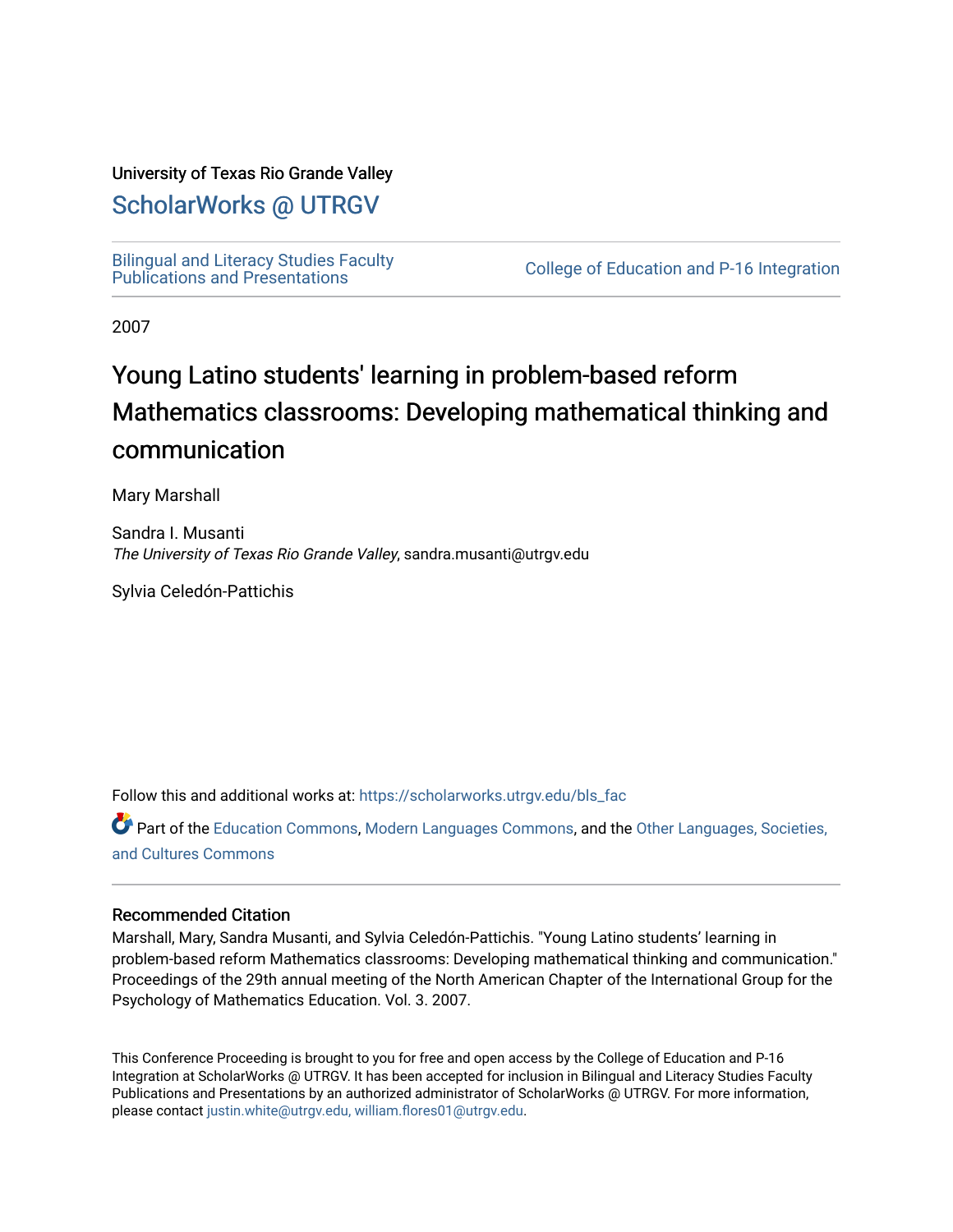## **YOUNG LATINO STUDENTS' LEARNING IN PROBLEM-BASED REFORM MATHEMATICS CLASSROOMS: DEVELOPING MATHEMATICAL THINKING AND COMMUNICATION (1)**

| Mary Marshall            | Sandra Musanti           | Sylvia Celedón-Pattichis                |
|--------------------------|--------------------------|-----------------------------------------|
| University of New Mexico | University of New Mexico | University of New Mexico                |
| $mmarshal@$ unm.edu      | smusanti@unm.edu         | $\text{acceledon}(\widehat{a})$ unm.edu |

*This study explores how Latino first grade students develop mathematical problem solving and communication in their native language. Problem types came from Cognitively Guided Instruction (Carpenter et al. 1999) and were embedded in students' cultural and linguistic experiences. Findings show students solved a wide range of CGI problems and developed confidence, flexibility, and sophistication in their strategies and explanations.*

Problem solving and communication are at the center of reform mathematics education (National Council of Teachers of Mathematics, 2000). Word problems embedded in culturally and linguistically familiar situations allow young children to use what they know about the world to make sense of mathematics and learn with understanding (John-Steiner & Mahn, 1996; Carpenter, Ansell, Franke, Fennema, & Weisbeck, 1993; Hiebert & Carpenter, 1992). Students from diverse backgrounds, however, may not have equal access to reform mathematics curricula (Lubienski, 2000; Carey, Fennema, Carpenter, & Franke 1994). Latino immigrant children in U.S. schools deal with issues of culture, class, and language that affect their opportunities for full participation in problem solving activities (Trueba, 1999). This study explores what first grade, Spanish-speaking, Latino immigrant students can accomplish when they have repeated opportunities to solve problems and communicate their thinking in a native-language learning environment. Specifically, we show how children talk, draw, and write about word problems based in familiar contexts. Problem types used for the study were drawn from Cognitively Guided Instruction [CGI] (Carpenter, Fennema, Franke, Levi, & Empson, 1999).

#### **Research Design and Methods**

Researchers and teachers collaborated to design and implement problem solving lessons in two first-grade bilingual classrooms. For a period of one year we engaged in co-teaching mathematics lessons in Spanish with the purpose of developing students' problem solving strategies and their abilities to communicate their mathematical reasoning. In these lessons we worked with the teachers to contextualize word problems for young students (Carpenter et al., 1999).

Two bilingual first grade classes from an elementary school in a city in the Southwestern United States participated in the study. The school population is identified as Hispanic 86.3%, Native American 6.4%, Anglo 4.3%, African American 1.5%, Asian 0.8%, and other 0.9%. The majority of the students in this school speak Spanish, come from low socioeconomic backgrounds, are Mexican immigrants, and 99.1% of the students receive free or reduced price meals.

Data were collected on a purporsefully selected group of eight focal students, two boys and six girls. The criteria to select the students were: 1) they had participated in a CGI problem solving study the previous year (Turner, Celedón-Pattichis, Marshall & Tennison, in press), and 2) their first grade teachers agreed to receive classroom-based professional development on the CGI approach to teaching mathematics.

*Lamberg, T., & Wiest, L. R. (Eds.). (2007). Proceedings of the 29th annual meeting of the North American Chapter of the International Group for the Psychology of Mathematics Education, Stateline (Lake Tahoe), NV: University of Nevada, Reno*

**Mexico**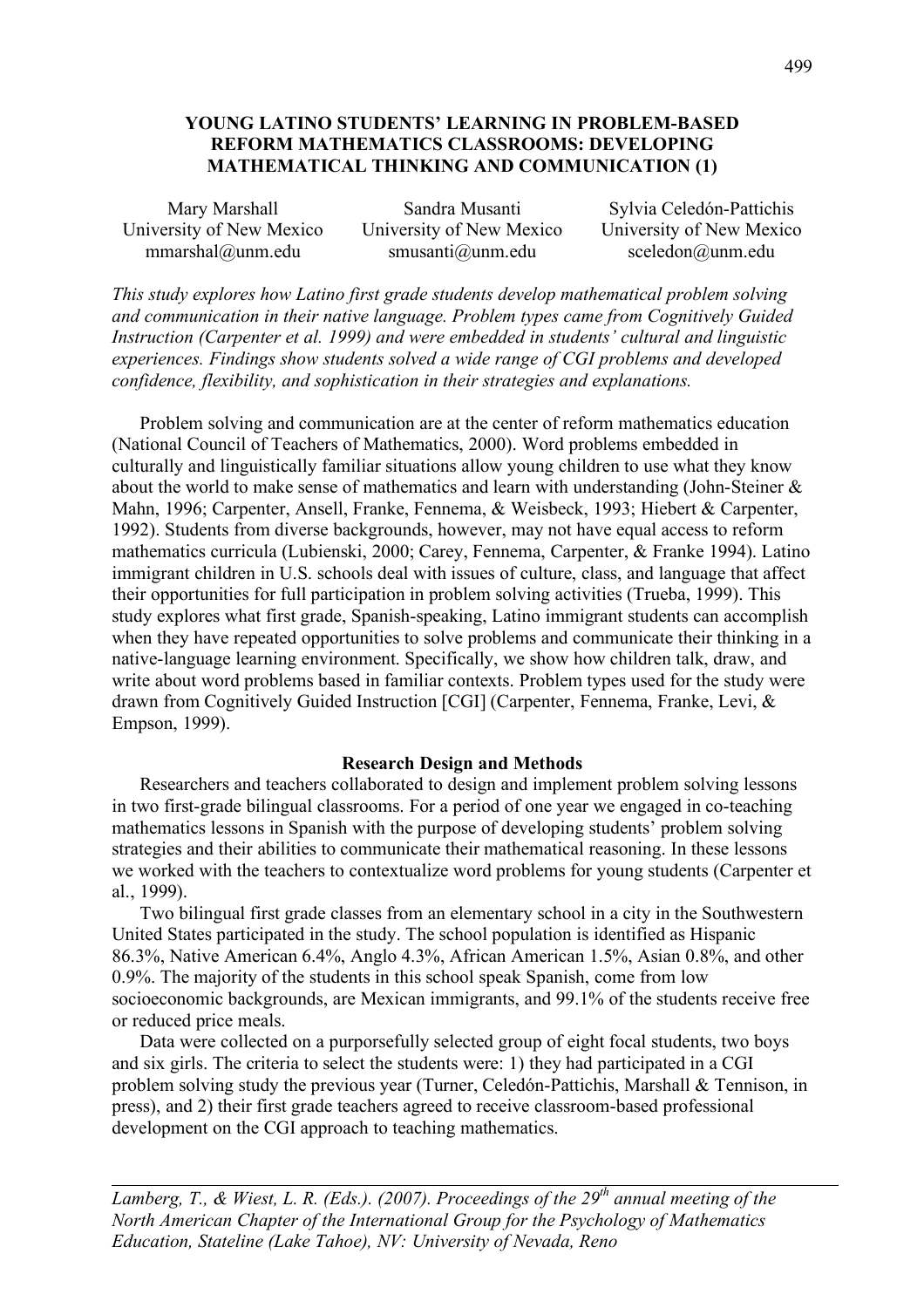Data collection focused on how first grade students learn to solve CGI word problems and communicate their mathematical thinking. This process involved pre and post student assessments in the form of individual video taped clinical interviews where students were asked to solve CGI word problems using manipulatives or paper and pencil and to explain their solutions. The problem types were similar to those used by Carpenter et al. (1993) and included Join, Separate, Compare, Multiply, Divide, and Multi-step problems. Focal students were also videotaped three times solving CGI problems in pairs and in groups of four to observe the effects of peer interactions on students' problem solving strategies and communication. Weekly field notes recorded focal students' words and actions during mathematics lessons and their drawings were collected from these sessions.

Data analysis involved open coding and axial coding (Creswell, 1998) of students' strategies, verbalizations and drawings. Codes were consolidated into categories and themes.

To ensure that teachers had support in problem-solving lesson development, researchers and teachers debriefed after each weekly lesson to discuss students' reactions to the day's problems, strategies students used to find solutions, the obstacles students encountered, how students communicated their thinking, and how student understanding could be assessed. Based on these conversations, the lesson for the next week was planned. These debriefing sessions were audio taped.

#### **Preliminary Findings**

The data from this study demonstrate that young Spanish-speaking immigrant students can successfully engage in key processes of reform mathematics when they have the opportunity to make sense of word problems by building on what they already know culturally and linguistically about the world. We found that:

- Students developed confidence and flexibility in problem solving and successfully solved a range of problem types not usually introduced in first grade including multiplication, division, compare and multi-step problems.
- Students developed increasingly sophisticated ways of talking about their mathematical understanding in their native language, Spanish, and for some, in their second language, English.
- Students' conceptual development went hand-in-hand with more flexible thinking and their ability to use more than one method to find a problem solution.
- Students demonstrated growing networks of mathematical understanding, but this growth was nonlinear with many concepts still partially or superficially developed and connections among concepts weak.
- Students' pictorial representations of problem solutions gave a valuable window into student thinking and showed both insights and gaps in student understanding.

#### **Implications and Recommendations for Future Research**

When students had repeated opportunities to solve problems and explain their thinking, they developed a flexible set of strategies and approaches that showed they were learning mathematics with understanding (Hiebert  $&$  Carpenter, 1992). This level of success would not have been possible without access to their native language and culture to make sense of the mathematics involved (Trueba, 1999). Although students were highly successful, the findings also show that all students, even the most advanced, need multiple exposures to concepts and repeated opportunities to practice with a variety of problem situations so that their growing knowledge base can become more secure. Along with multiple problem solving opportunities, teachers should give students multiple opportunities to demonstrate their thinking in order to truly uncover the depth of student understanding.

*Lamberg, T., & Wiest, L. R. (Eds.). (2007). Proceedings of the 29th annual meeting of the North American Chapter of the International Group for the Psychology of Mathematics Education, Stateline (Lake Tahoe), NV: University of Nevada, Reno*